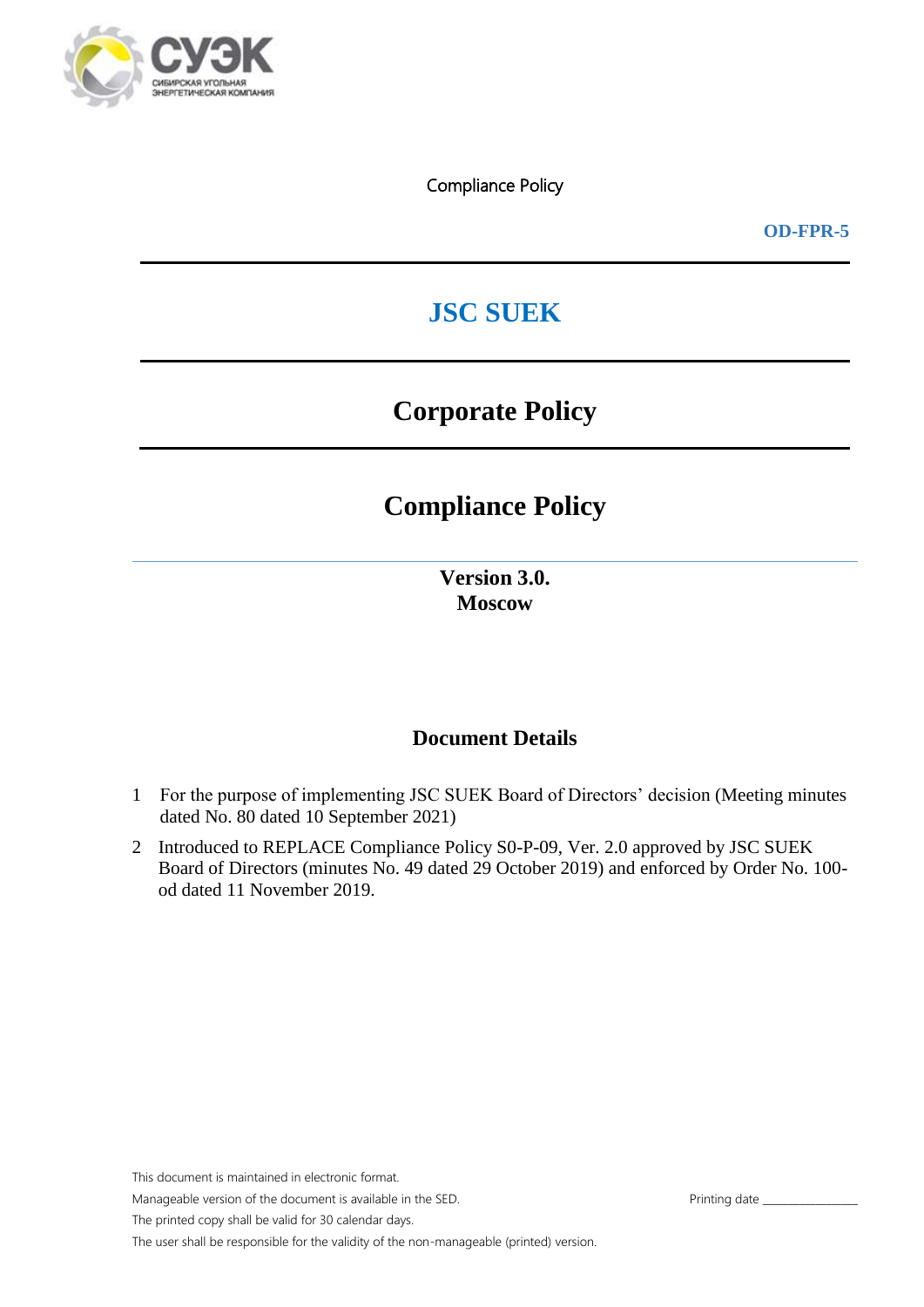# **CONTENTS**

| 3.  |  |
|-----|--|
| 4.  |  |
| 5.  |  |
| 6.  |  |
| 7.  |  |
| 8.  |  |
| 9.  |  |
| 10. |  |
|     |  |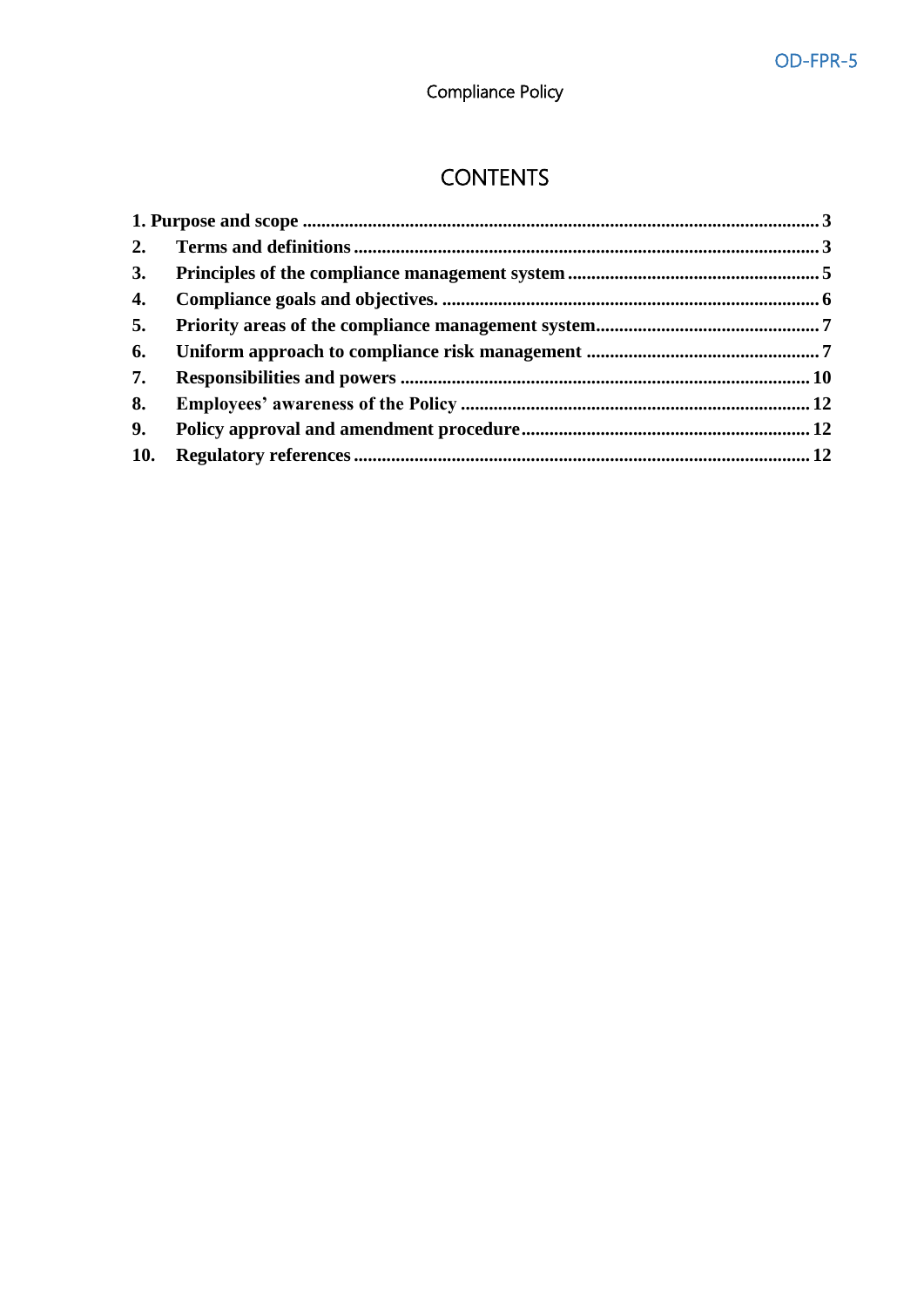### <span id="page-2-0"></span>**1. Purpose and scope**

**1.1.** This Compliance Policy (hereinafter - Policy) of 'Siberian Coal Energy Company' Joint Stock Company (hereinafter - Company, JSC SUEK) will establish the main objectives and principles of the Company with regard to compliance and will define the main application areas and priorities of the compliance management system. It also enacts a uniform approach to managing compliance risks.

The Policy designed to ensure compliance with mandatory requirements, prevention of compliance risks associated with the Company's businessand development of the compliance culture.

- **1.2.** The Policy applies to all the Company's employees, both full-time and part-time, regardless of their position, length of service or other working conditions.
- **1.3.** The Company adopts internal regulations governing compliance risk management when performing operations in certain areas of business.

All the Company's organizational, administrative or internal regulations may not contravene the Policy.

- **1.4.** The Policy is a public document to be communicated to all employees of the Company and to be provided without restriction to all stakeholders. It is published in internal and external information sources of the Company.
- <span id="page-2-1"></span>**1.5.** The Policy update frequency will be three years.

#### **2. Terms and definitions**

- **2.1. Top Management** is the sole executive body of the Company;
- **2.2. SUEK Group** refers to the Company and legal entities (JSC SUEK Companies) with financial results consolidated in the Company IFRS statements;
- **2.3. Stakeholders** refer to the persons or entities who can affect a certain decision or operation of the Company during the compliance process or can be or believe to be affected in connection with the compliance-related decisions or activities of the Company, including external stakeholders (shareholders, investors, counterparties, competitors, consumers, authorities, public associations, the state and other public-law institutions) and internal stakeholders (governing body, top management, employees);
- **2.4. Covenant restrictions** (**covenants**) refer to the obligations (set of obligations) assumed by the Company under various financing contracts (agreements);
- **2.5. Company, JSC SUEK** refers to 'Siberian Coal Energy Company' Joint Stock Company;
- **2.6. JSC SUEK Companies** refers to legal entities established in accordance with the Law of the Russian Federation with regard to which the Company, by virtue of its dominant stake in authorized capital of such companies, or under a mutual agreement, or otherwise, can determine decisions made by such legal entities;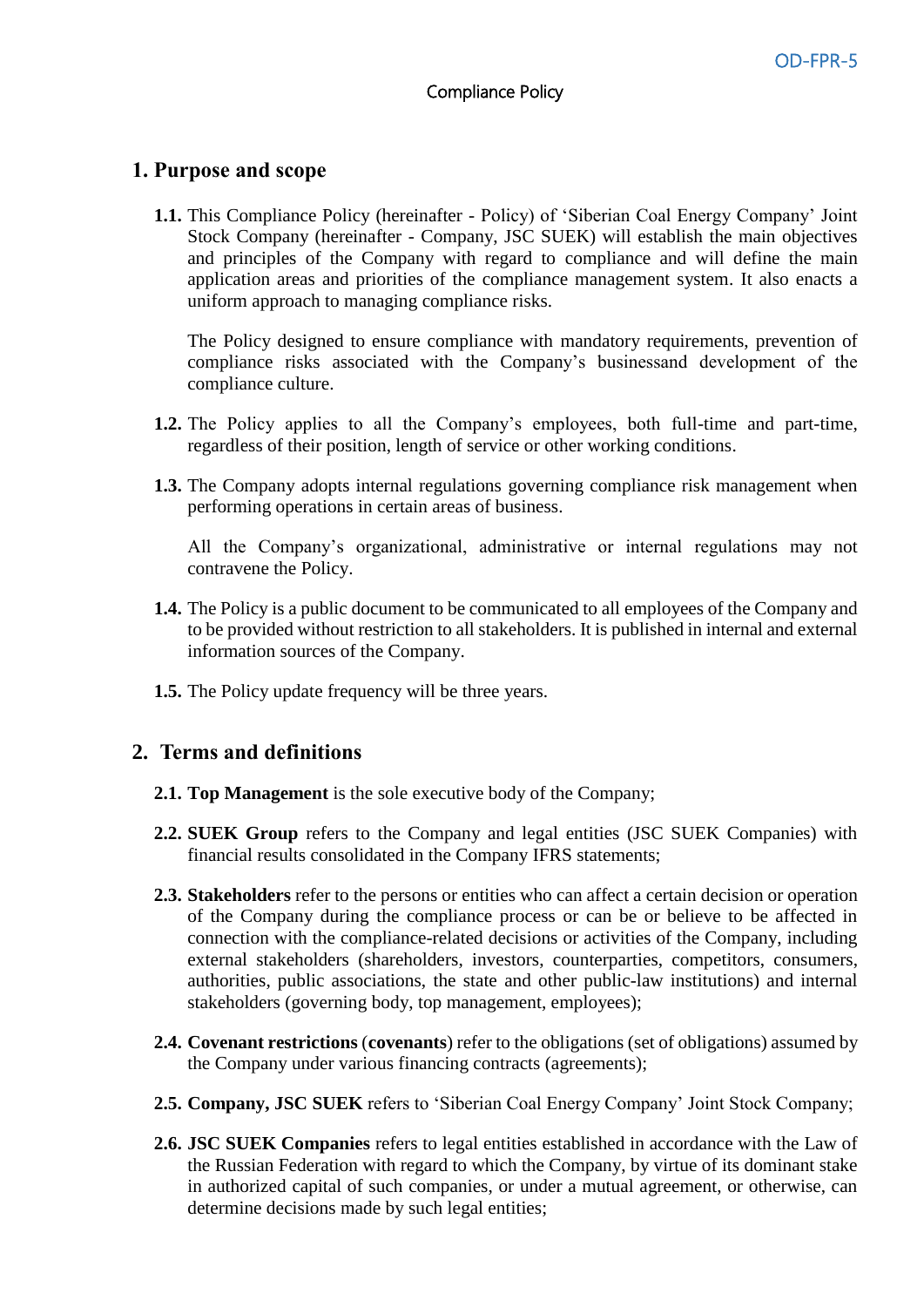- **2.7. Compliance department** refers to the Company organizational unit that ensures the functioning of the compliance management system;
- **2.8. IFRS reporting** refers to the Company consolidated financial statements compiled in accordance with the International Financial Reporting Standards;
- **2.9. Mandatory requirements** refer to the requirements:
	- contained in regulations associated with the Company's business, specifically the requirements prescribed by the Constitution of the Russian Federation, federal laws, Treaty on the Eurasian Economic Union, acts constituting the law of the Eurasian Economic Union, provisions of international treaties to which Russian Federation is a party, decrees of the President of the Russian Federation, regulations of the Russian Government and federal executive authorities, regulations of the Russian Federation regions, municipal regulations, and regulations of public corporations (where established by federal laws);
	- establishing permit regimes for the Company (in the form of licensing, accreditation, certification, inclusion in the register, attestation, expert evaluation, approval, opinions and other permits).

For the purpose of the Policy, mandatory requirements also include:

- requirements established by decisions of international organizations, decisions of interstate bodies founded by foreign states and/or of authorities of foreign states if such decisions are binding on the Company pursuant to the international treaty of the Russian Federation, location of the SUEK Group members in the jurisdiction of the corresponding foreign state or covenant restrictions applying to the Company or SUEK Group;
- covenant restrictions (covenants):
- **2.10. Authorities** refer to the federal and regional governmental authorities and other public organizations of the Russian Federation, as well as authorities and other public organizations of a foreign state having jurisdiction over the Company's business;
- **2.11. Applicable sanctions** refer to the economic (financial) restrictions (bans or restrictions on transactions, deals and other activities with certain persons or entities, goods, work, services, or bans or restrictions on business operations or transactions on certain territories) enacted by resolutions of the UN Security Council and/or governmental authorities of the Russian Federation, as well as any such measures enforced by resolutions of interstate bodies founded by foreign states and/or governmental authorities in foreign states, provided that such resolutions are binding on the Company pursuant to the international treaty of the Russian Federation, location of the SUEK Group members in the jurisdiction of the corresponding foreign state or covenant restrictions applying to the Company or SUEK Group;
- **2.12. Employee** refers to an individual who is in an employment relationship with the Company;
- **2.13. Risk of violation of mandatory requirements (compliance risk)** refers to the risk arising from violation (failure to comply, non-observance or undue performance) by the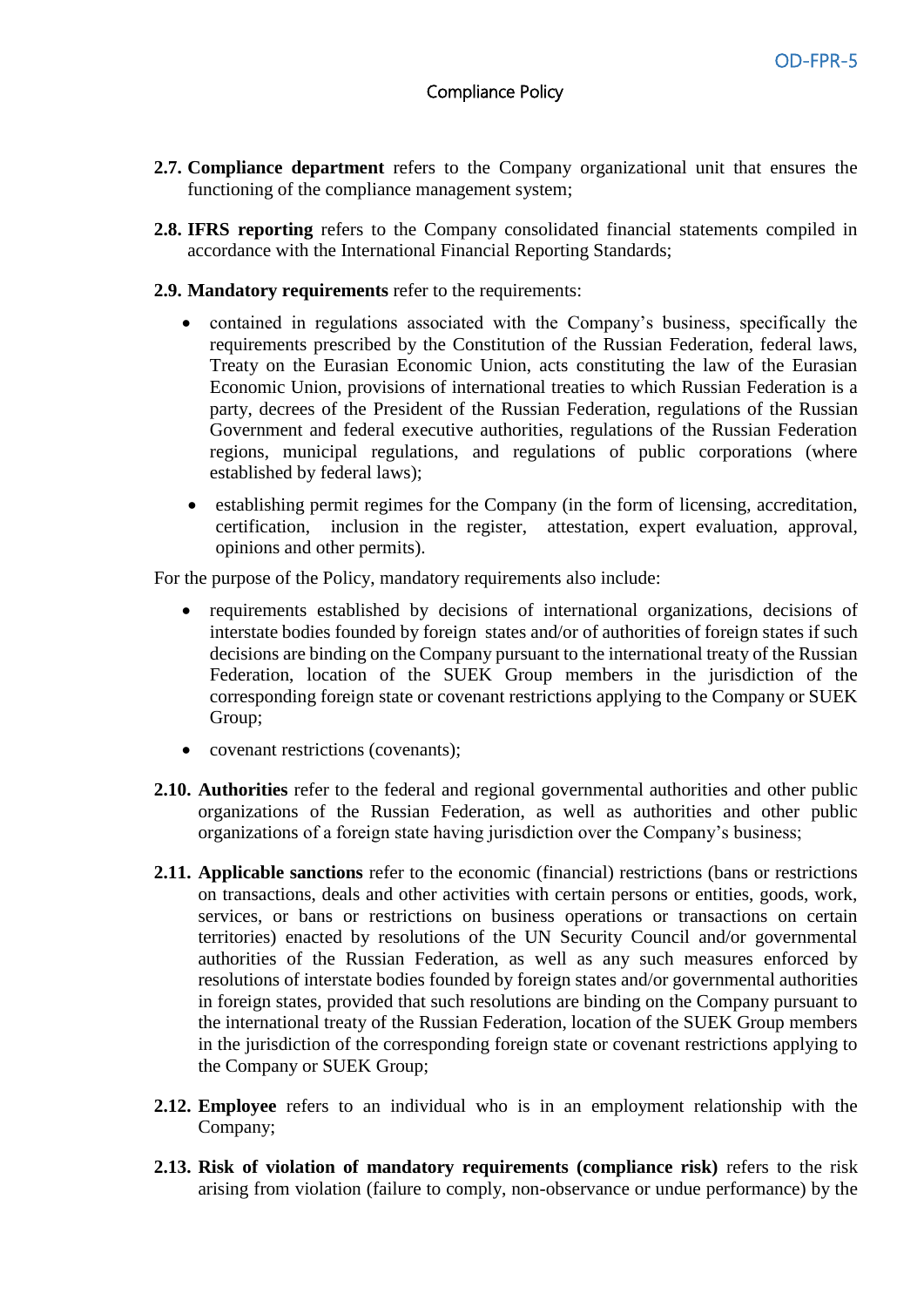Company of mandatory requirements, which may result in the application of measures of responsibility to the Company under the regulations and/or contracts (agreements) entered into by the Company, damage to the business reputation of the Company, imposition of applicable sanctions on the Company, either criminal or administrative prosecution against employees;

- **2.14. Governing body** refers to the Board of Directors of the Company;
- **2.15. Compliance management system** refers to a set of legal and organizational measures prescribed by the Policy and designed to ensure compliance of Company operations with mandatory requirements and to prevent the Company from violating the mandatory requirements;
- **2.16. Chief Compliance Officer** refers to an employee who has been delegated the authority to support and control the operation of the compliance management system;
- **2.17. Compliance risk management** refers to a set of coordinated actions (measures, management decisions) aimed at preventing or mitigating compliance risks, reducing the probability of negative implications from such risks, and minimising their impact on the goals pursued by the Company.

#### <span id="page-4-0"></span>**3. Principles of the compliance management system**

- **3.1.** The Company proceeds from the inadmissibility of violations of mandatory requirements and take all measures within the Company's control to ensure such compliance, particularly through the operation of the compliance management system.
- **3.2.** Compliance is a part of the Company's corporate values and culture.

The Company and governing bodies of the Company:

- express their official position to the authorities, counterparties, consumers, employees and other stakeholders that compliance and inadmissibility of any violations are a 'business-as-usual' practice for the Company during its operation is to observe the mandatory requirements and to avoid their violations;
- express their official position that the Company will take all measures within the Company's control to ensure continuous operation of the compliance management system in the Company;
- expect the employees to perform their labor function and supervisors' instructions in compliance with mandatory requirements as a must for the proper performance of the labor function.

**3.3.** Principles governing the relations with stakeholders:

- adherence to high business standards, best practices of business ethics established in Russia and internationally;
- sustainability of the Company's production, economic and financial capability within the framework of responsible partnership with the government and other stakeholders;
- inadmissibility of making use of civil rights for anticompetitive practices or taking advantage of a dominant position on the market, as well as other abuse of rights;
- openness in relations and communications with stakeholders ;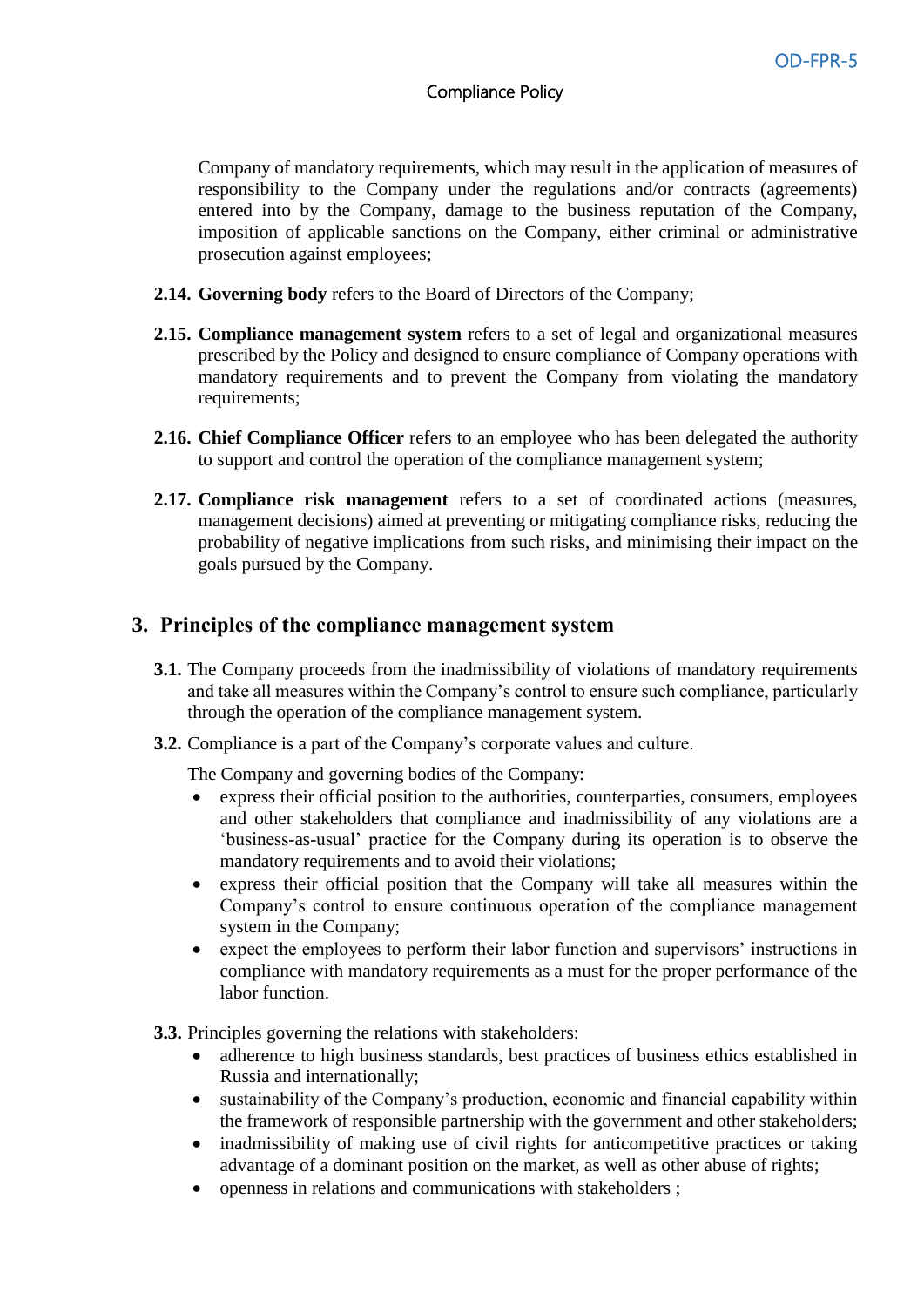- inadmissibility of any agreements or actions where such agreements, actions or their outcome do not comply with mandatory requirements;
- continuous improvement of the compliance management system.

**3.4.** The Company adheres to international standards:

- when the relevant international standard is applicable in the relevant territory;
- when compliance with the relevant international standard by the Company is prescribed by covenants or an obligation voluntarily assumed by the Company and if its requirements do not contradict the laws and regulations of the state in which jurisdiction the Company operates.
- **3.5.** The Company observes all human and civil rights and freedoms guaranteed by the Constitution of the Russian Federation and rules of international law (including the Universal Declaration of Human Rights, International Covenant on Civil and Political Rights, International Covenant on Economic, Social and Cultural Rights, UN Guiding Principles on Business and Human Rights, OECD Due Diligence Guidance for Responsible Supply Chains of Minerals from Conflict-Affected and High-Risk Areas), and proceeds from:
	- each individual's right for fair and appropriate working conditions, equality of civil, economic and social rights and freedoms for men and women;
	- inadmissibility of any social, environmental and human rights risks including operations in conflict-affected and high-risk areas for the proper observance of human rights, or the supply of minerals from these areas, inadmissibility of exploration and mining operations at UNESCO World Heritage sites and in areas protected by the International Union for Conservation of Nature, and within or in close proximity to other protected natural areas if any such operations are non-compliant with mandatory requirements; need to address to the consequences of an adverse human rights;
	- commitment to assess the risks of actual and potential impact of the Company's operations on human rights (including the risk of minerals supply from conflict-affected and high-risk areas), incorporate the results of such assessment and take follow-up action, monitor the corresponding adjustments and publicly disclose information on impact mitigation.

# <span id="page-5-0"></span>**4. Compliance goals and objectives.**

- **4.1.** The Company's compliance goals:
	- ensure absolute compliance by employees with mandatory requirements in the performance of their labor functions;
	- prevent and mitigate compliance risks;
	- keep high business reputation and corporate culture of the Company.
- **4.2.** The Company's objectives:
	- implement the compliance management system in the Company and ensure its uninterrupted, efficient and ongoing operation in accordance with the uniform approach defined in the Policy;
	- ensure constant improvement of the compliance management system in accordance with the mandatory requirements and applicable international laws, needs and expectations of stakeholders;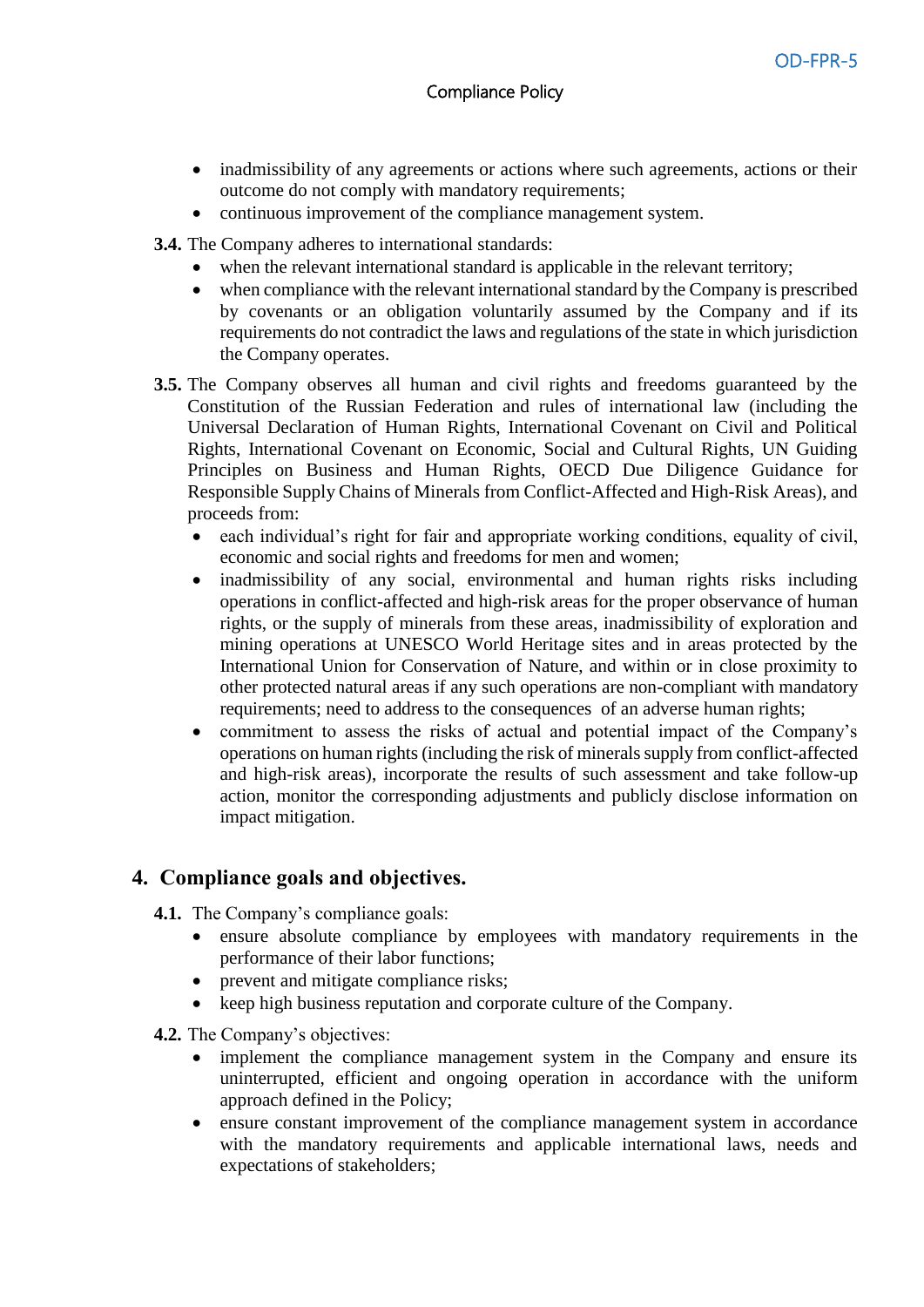- ensure the key role of the Company's managers at all levels in the formation of establishing a rigorous compliance culture and preventing violation of mandatory requirements;
- ensure the independence of the Chief Compliance Officer delegated the authority to organize the compliance management system;
- ensure the involvement of all the employees whose actions are associated with compliance risks in the activities aimed at preventing the violations of mandatory requirements, and ensure personal responsibility of employees for compliance;
- ensure compliance monitoring and supervision in the Company;
- ensure external and internal communications on all compliance-related matters with all stakeholders;
- ensure that all records of compliance-related activities in the Company are kept;
- ensure that any instance of non-compliance is recorded, reported to the corresponding management level (if necessary, including top management and governing body) and reviewed;
- effectively liaise with the authorities on compliance matters.

**4.3.** Compliance goals and objectives are achieved under the procedure established by top management.

### <span id="page-6-0"></span>**5. Priority areas of the compliance management system**

- **5.1.** The Company defines the following priority areas of the compliance management system (risk areas):
	- 1) Anti-corruption compliance;
	- 2) Competition (antitrust) compliance;
	- 3) Security compliance (physical, economic and informational);
	- 4) Compliance with covenants;
	- 5) Occupational safety compliance;
	- 6) Tax compliance;
	- 7) Compliance with subsoil use and protection, license and other requirements for obtaining special permits, as well as mandatory requirements on land and other property relations (subsoil use and license compliance);
	- 8) Compliance with mandatory requirements on personal data protection;
	- 9) Compliance with mandatory requirements on industrial safety (including construction) at hazardous facilities, fire safety and protection of population and territories from emergencies (industrial safety compliance);
	- 10) Sanctions compliance;
	- 11) Compliance with mandatory requirements on environmental protection (environmental compliance);
	- 12) Corporate conduct (corporate ethics).
- **5.2.** The Company identifies priority areas of the compliance management system to ensure maximum control significant compliance risks, ensuring absolute compliance in other risk areas.

### <span id="page-6-1"></span>**6. Uniform approach to compliance risk management**

**6.1.** The Company's uniform approach to compliance risk management consists of: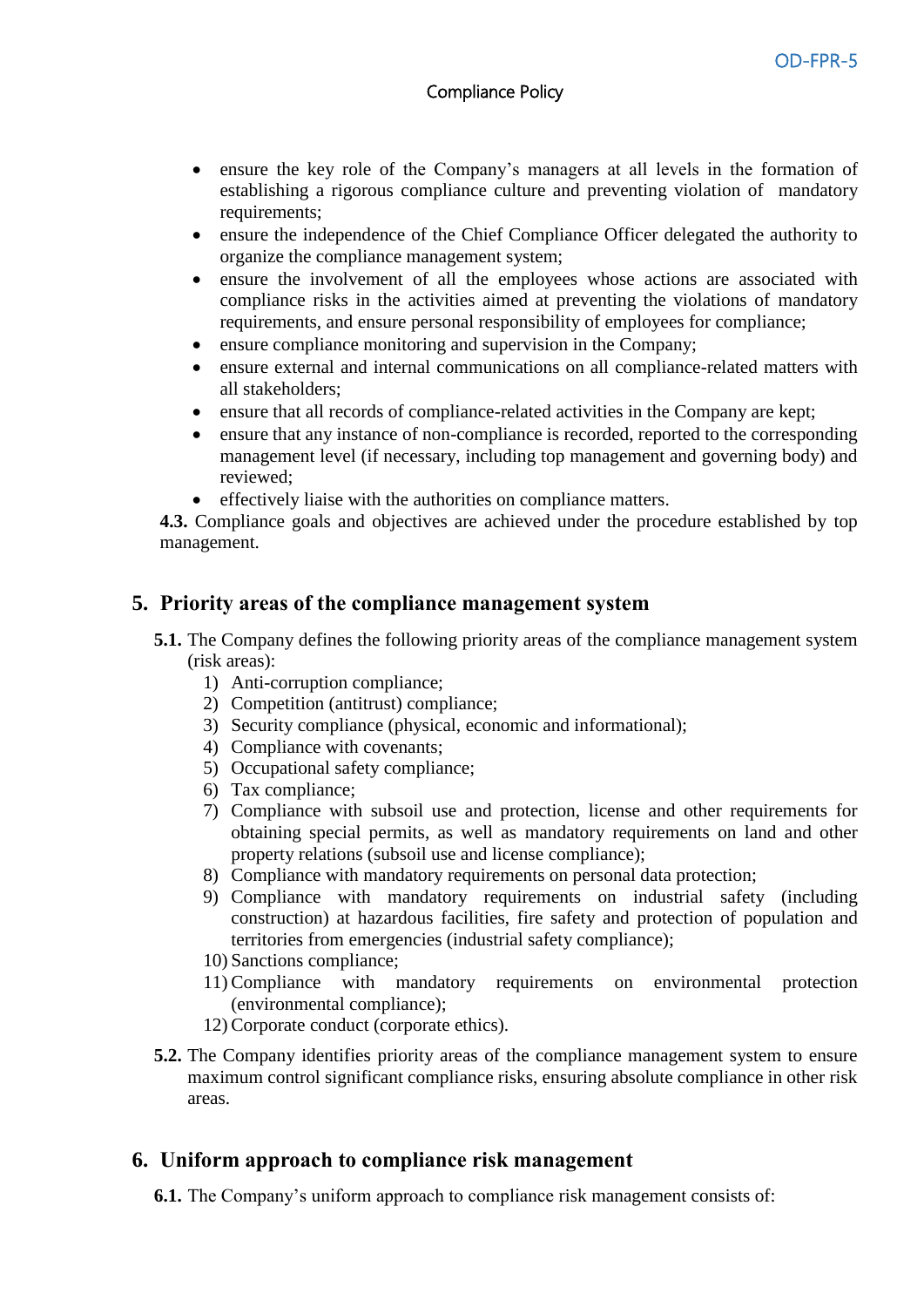- constant monitoring (assessment) of compliance risks;
- obligatory appointment of compliance risk owners and the degree of compliance risk management centralization (level of management decision making on the corresponding compliance risks);
- identification of steps (tools) for managing compliance risks, scope and scale of the required measures to manage compliance risks, depending on the degree of compliance risk management centralization and the need to achieve maximum compliance control;
- constant control of compliance risk management;
- obligatory participation of the Chief Compliance Officer in the discussion of strategic decisions on compliance risks to ensure their early detection and prevention;
- obligatory participation of top management and the governing body in making decisions on measures to prevent and reduce (minimize) significant compliance risks;
- accurate and true reporting on compliance risk management in the form of consolidated data on the system condition within the divisions, including information on all compliance risks known to the owner, each compliance risk owner, risk management actions in place, achievement of compliance risk prevention or mitigation plans, their relevance and how their execution agrees with the expected results.
- **6.2.** The risk areas are divided into:
	- Centralized risk areas with a single owner, i.e. a unit within the Corporate Center of the Company, that ensures the decision making on managing risks in the corresponding risk area concerning all the divisions of the Company and all legal entities within the Group;
	- Decentralized risk areas where compliance procedures are carried out by the divisions, with no single owner assigned in the Corporate Center.

If necessary the most significant compliance risk of any risk area can be solved by a specially created collegial advisory body specially created by the top management, and also by the governing body.

- **6.3.** The Company's compliance management system includes the following **measures intended to mitigate the compliance risks**:
	- compliance risk assessment, developing and taking risk prevention (mitigation) actions;
	- training employees on compliance;
	- defining compliance duties of employees and incorporating such duties into the labor contracts or job descriptions;
	- cooperation with the authorities on compliance matters;
	- preventive measures;
	- promotion of compliance;
	- whistleblowing system ("hotline") and record-keeping system;
	- control over operation of the compliance system;
	- automation and synchronization of specific compliance risk management processes.
- **6.4. The mandatory compliance and law enforcement practice** is continuously monitored and based on the research and analysis of:
	- regulations and draft regulations establishing mandatory requirements ;
	- applicable case laws and authority decisions.
- **6.5.** Evaluation of **compliance risks** should ensure that:
	- the compliance risks are timely and fully identified;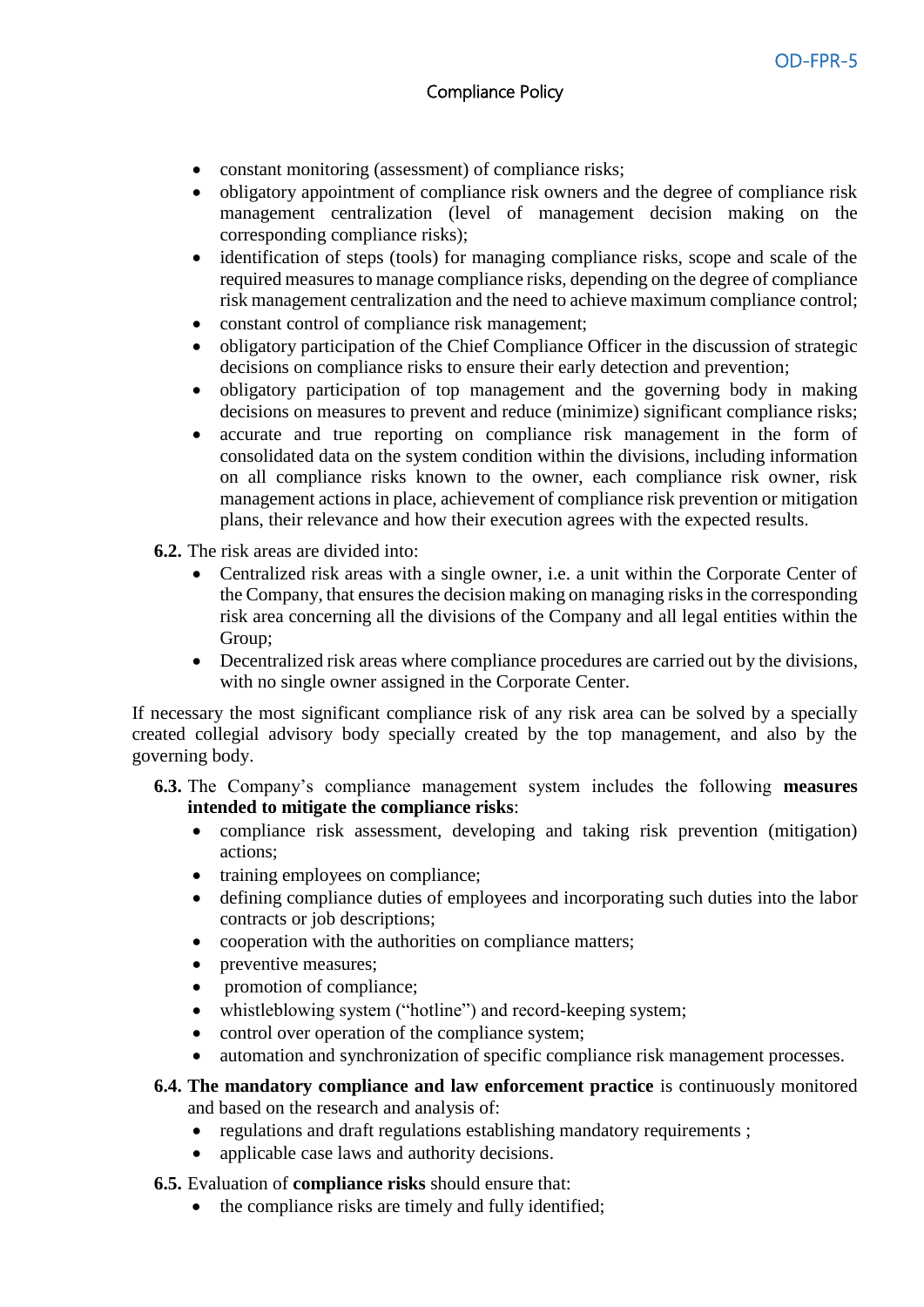- the compliance risks will likelihood are described, analyzed and prioritized ;
- measures are taken to prevent or mitigate the risks.

Compliance risk management is carried out in accordance with a methodology determined by the top management to ensure maximum compliance control.

- **6.6.** Uniform approach for training Company employees on compliance and systematic verification of their knowledge are established by top management.
- **6.7.** Using both incentives and disciplinary actions the Company encourages compliance to induce the employees to comply with the mandatory requirements.

The Company officially declares that it will not pardon any actions (inaction) of the employees, resulting in non-compliance.

Compliance is the responsibility of each employee, regardless of his/her position. Delegating compliance responsibilities to a Chief Compliance Officer does not relieve other employees of the responsibility for complying with the mandatory requirements.

The Company's managers at all levels have to lead by example and actively assist in the implementation of the Policy.

The actions or inaction of the employee that results in the Company's non-compliance, despite imposing the disciplinary and other statutory sanction may give cause to:

- send the employee for compliance retraining or additional training, and/or check the employee's compliance knowledge, and/or
- transfer of an employee to another job or position under the legislation, and/or
- take other actions intended to prevent the repeated non-compliance by the employee.

The Company may incentivize its employees as provided by the legislation and the Company's internal regulations for the active assistance of putting in place and operating the compliance management system.

The Company declares that no employee shall be subject to disciplinary sanction for refusing to do anything that constitute or may constitute non-compliance, if the employee gives prior notice to the Company.

#### **6.8. The measures the Company takes to exercise control** over the operation of the compliance management system:

- creating and operating the compliance whistleblowing system("hotline");
- conducting compliance audits in the Company and exercising control over the implementation of compliance risk prevention (mitigation) plans and conducting investigations for the purposes of verifying the information on the Company's (or its employees') non-compliance and taking measures to remove such threats;
- dealing with non-compliance events, working out and taking corrective measures;
- constant monitoring and record-keeping of the compliance management system and regularly assessing the degree to which the compliance management system has reached its goals and objectives and other measures.

#### **6.9.** The **compliance whistleblowing system** includes:

 creation of administrative and technical conditions of operating such a system, including the terms of anonymity, confidentiality, terms of protection of personal data, trade secrets, etc.;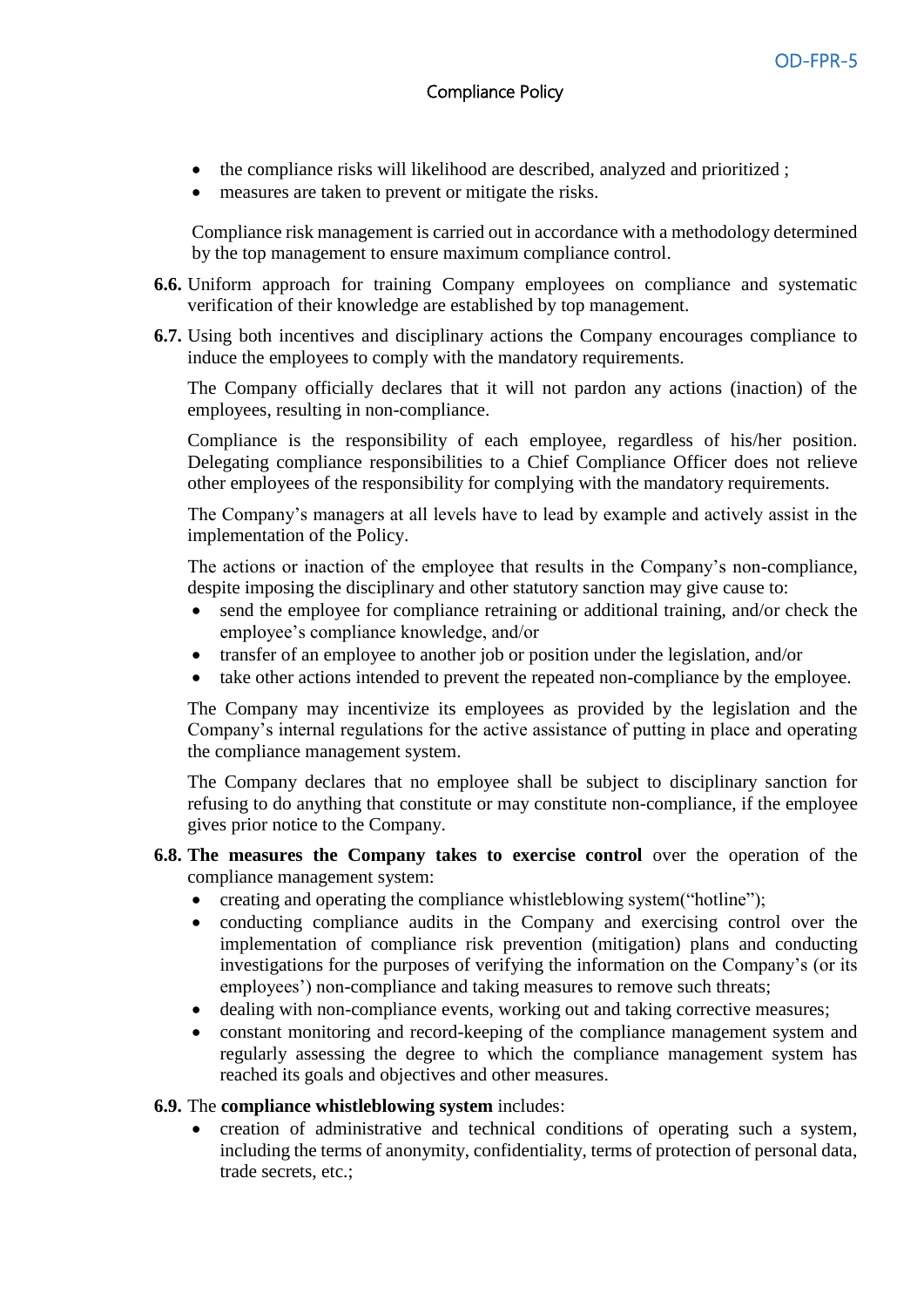- methods on how whistleblower reports are recorded, processed, investigated and documented;
- smart workflows allowing to track, manage and monitor whistleblower reports on an ongoing-basis;
- the measures to enhance a speak-up culture with multiply intake channels with full language capability demonstrating to actual and potential whistleblowers, that their actions are not retaliatory;
- the measures to ensure full anonymity, in all cases when whistleblower does not wish to disclose his/her personal details;
- real-time visibility of efficient case management (to include investigations and feedback processes);
- the process of consideration of revealed non-compliance events (cases of violation) by a competent bodies of the Company.

The Company shall keep records by keeping and maintaining, in working order, the records of the Company's compliance efforts.

#### <span id="page-9-0"></span>**7. Responsibilities and powers**

**7.1.** The governing body and top management are responsible for the Company complies with the mandatory requirements.

The Chief Compliance Officer is given the authority to ensure and control of the operation of the compliance system for the following purposes:

- to ensure that the compliance system conforms with the Policy;
- to inform the governing body and top management about the operation of the compliance system.
- **7.2.** The top management shall:

7.2.1. ensure that the Company's internal regulations are developed and approved to implement the Policy;

7.2.2. take all necessary measures in order for the Company to comply with the mandatory requirements;

7.2.3. set out the responsibilities, determine the scope of powers of the divisions and officers for compliance purposes, and ensure that such responsibilities and powers are duly documented and communicated by the Company to the appropriate divisions and officers.

7.2.4. appoint and expressly support the Chief Compliance Officer, by way of:

- vesting all necessary powers onto such an officer to enable him/her to act on his/her own and independently, including to ensure that he/she can, independently of all other officers of the Company, obtain information on the affairs of the Company, assess the functioning of the Company's compliance system and notify the assessment results to the top management and governing body;
- granting the Chief Compliance Officer direct access to:
	- top management and governing body;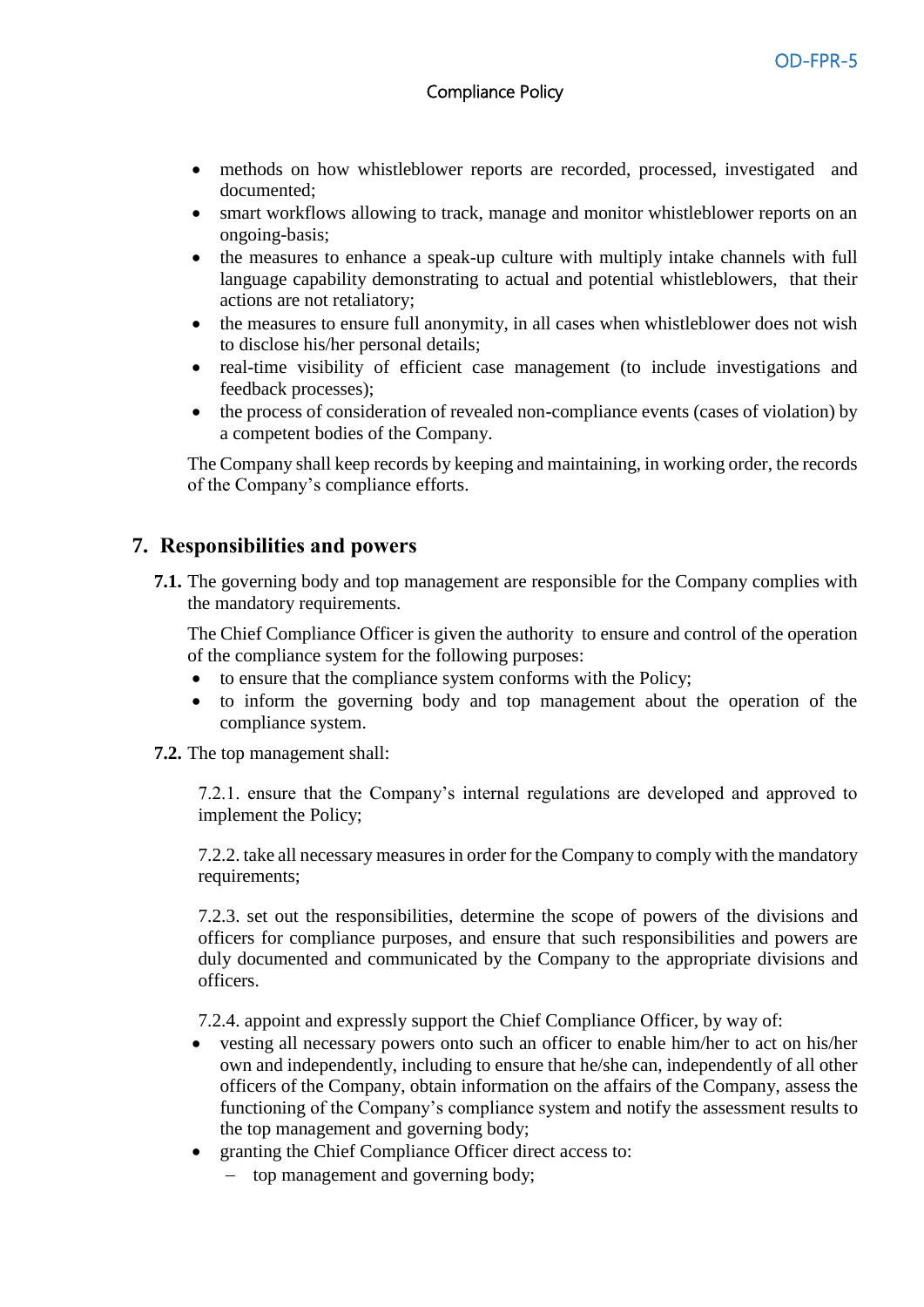- Company's officers responsible for the management decision-making on the matters of compliance risks for early detection and prevention purposes;
- all business units and levels of management of the Company:
- all information and data that may be necessary to enable the Chief Compliance Officer to exercise his/her powers;
- provide the Chief Compliance Officer with sufficient and adequate resources to ensure that the compliance system operates seamlessly and is constantly improved, including creating the compliance department.

7.2.5. ensure the creation and functioning of a collegial advisory body to consider significant compliance risks and to develop measures to prevent and minimize them. Significant compliance risk that affects the achievement of the Company's strategic goals must be referred to the governing body by the top management. The composition and the work procedure of the collegial advisory body, the procedure for escalating compliance risk issues within the Company's management system is determined by the top management.

Escalation levels of сompliance risks:

| Company management level                                                                               | <b>Type of compliance risk</b> |  |
|--------------------------------------------------------------------------------------------------------|--------------------------------|--|
| Division                                                                                               | Ongoing compliance risk        |  |
| Single owner or division providing operational $\sqrt{\frac{1}{2}}$ Compliance risk, the management of |                                |  |
| level expert support                                                                                   | which requires expert support  |  |
| Collegial advisory body and governing body                                                             | Significant compliance risk    |  |

7.2.6. ensure that reliable and objective record-keeping systems for assessing the functioning of compliance system are in place.

7.2.7. ensure that the assessment of the functioning of compliance system is conducted regularly.

**7.3.** The division shall ensure that:

- the compliance risks to which the Company is exposed to are identified and communicated to the Chief Compliance Officer;
- the compliance risks to which the Company is exposed to are properly managed;
- it cooperates with the Chief Compliance Officer on the matters of compliance risk management and assists the Chief Compliance Officer in the exercise of his/her functions to ensure the operation of the compliance system..
- The head of the division organizes the fulfillment by the Company of the mandatory requirements in the area of competence of the division he/she heads, and is personal responsible for the Company to take all necessary measures to comply with the mandatory requirements.
- **7.4.** The Chief Compliance Officer shall be given the authority to ensure and control of the operation of the compliance system.

The powers of the Chief Compliance Officer shall be determined by the top management and shall include, among others:

 developing the Company's internal regulations aimed at setting up the compliance management system;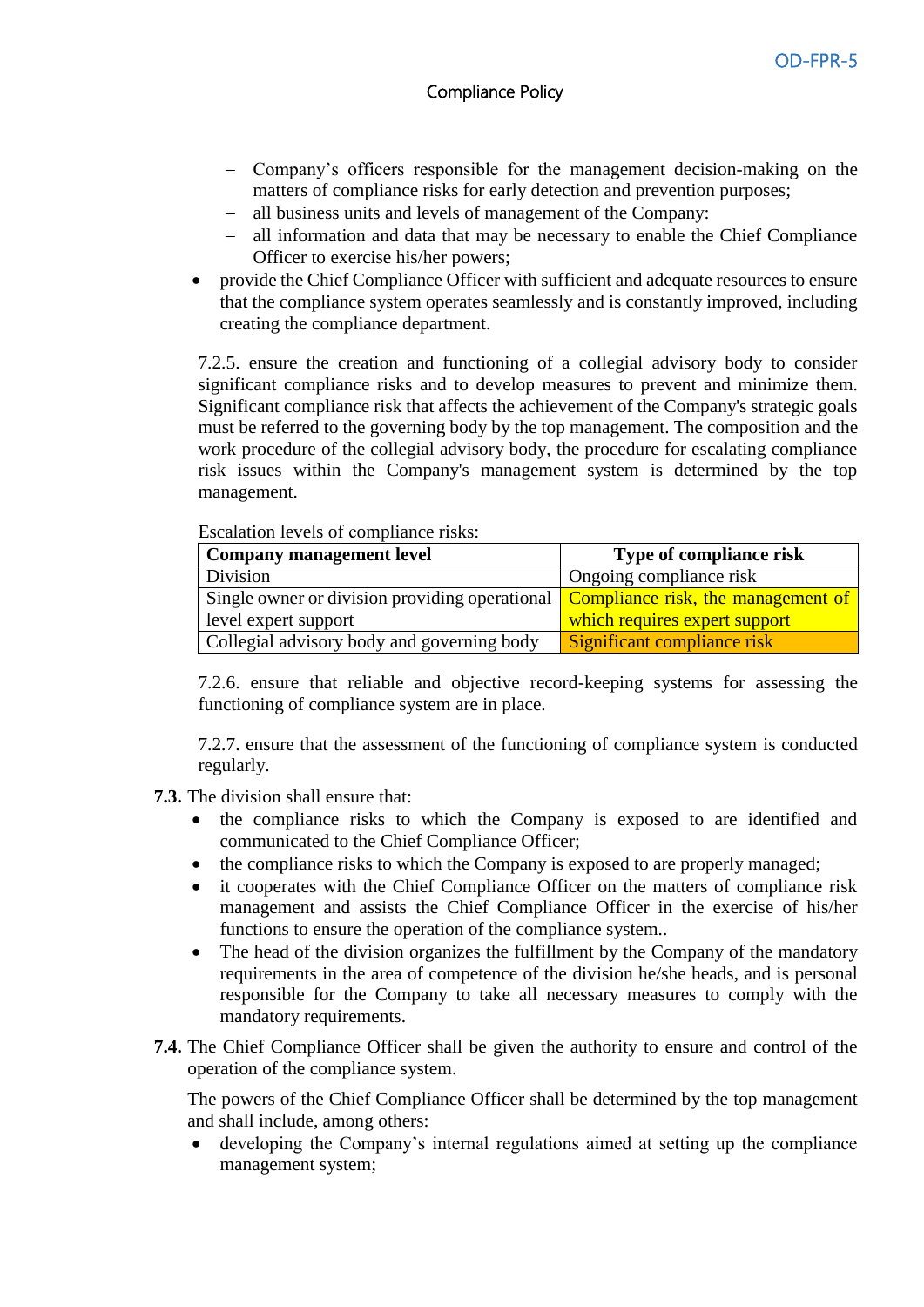- ensuring that the internal regulations on the compliance risk mitigation plans are duly implemented;
- maintaining transparency in cooperation with the stakeholders on the matters of the compliance system;
- providing the methodological support to the division on the matters of compliance risk management;
- training for employees on the functioning of the compliance system;
- making proposals to the top management that it is necessary to amend the Policy, and to take organizational measures to ensure that the compliance system operates properly;
- ensuring that the compliance whistleblowing system ("hotline") and record-keeping system for assessment the functioning of compliance system are up and running;
- provision of a reporting system on the status of the compliance system;
- ensuring that the compliance system is monitored and controlled;
- ensuring that the mechanism of communicating the significant events of noncompliance to the top management and governing body, as well as the mechanism of communicating all dissents of the compliance risk owners and officers responsible for the management decision-making on the matters of respective compliance risks to the top management and the governing body are in place;
- arranging the cooperation between the Company and authorities on the matters of mandatory requirements and compliance system.

## <span id="page-11-0"></span>**8. Employees' awareness of the Policy**

All employees hired before the Policy's effective date shall be made aware of the Policy.

All newly hired persons shall be made aware of the Policy before signing the labor contract.

### <span id="page-11-1"></span>**9. Policy approval and amendment procedure**

According to the Company's Charter, this Policy shall be subject to approval by the Company Board of Directors. This Policy can be amended and supplemented by resolution of the Company Board of Directors.

### <span id="page-11-2"></span>**10. Regulatory references**

- **10.1.** This Policy contains references to the following internal regulations of the Company:
	- Company's Charter;
	- Other internal regulations/DocsVision catalogues.
- **10.2.** This Policy refers to external regulatory documents listed below:
	- Constitution of the Russian Federation:
	- Universal Declaration of Human Rights;
	- International Covenant on Civil and Political Rights:
	- International Covenant on Economic, Social and Cultural Rights;
	- UN Guiding Principles on Business and Human Rights